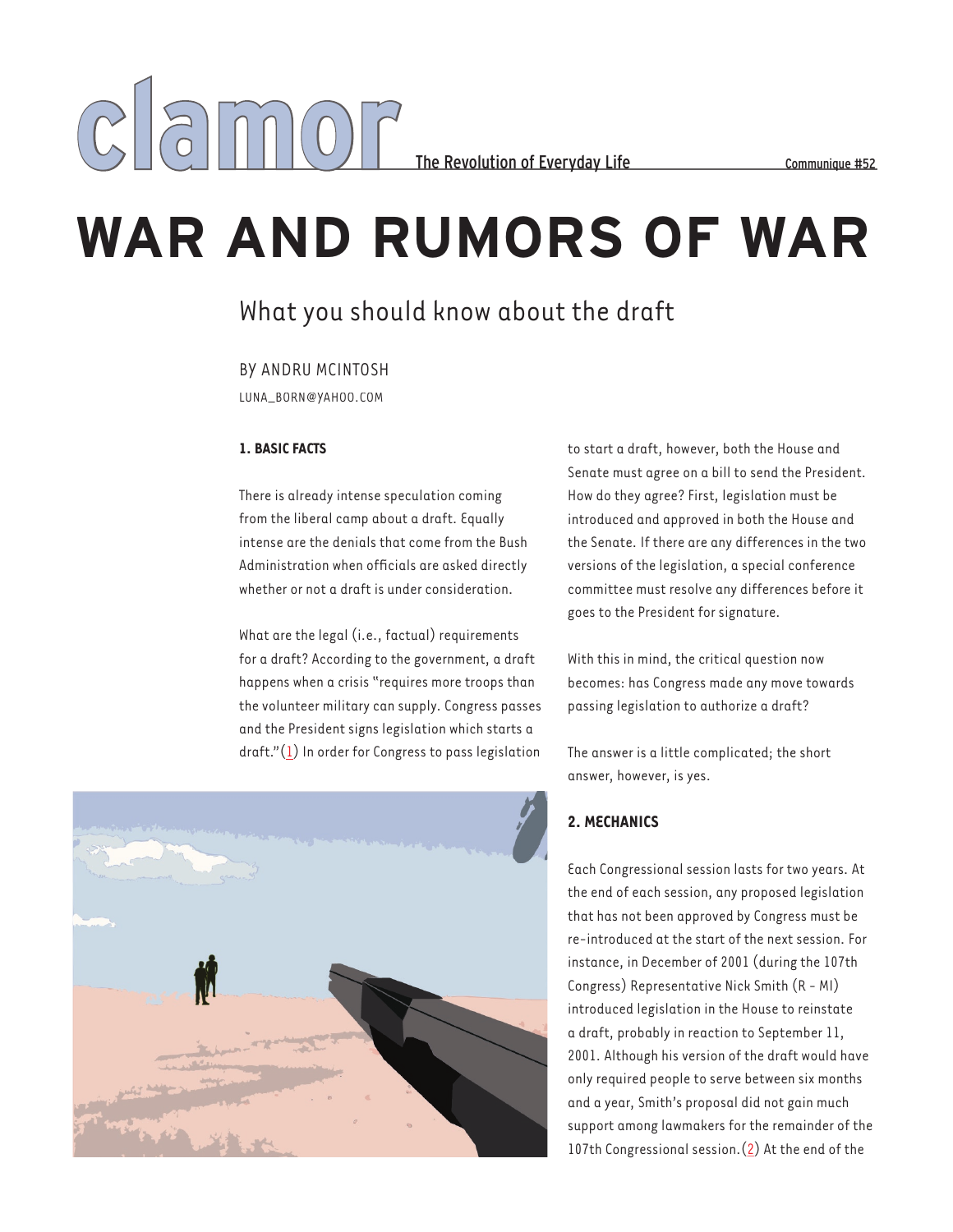session, in December 2002, the bill expired and Smith did not repropose the legislation when the 108th Congress convened.

But here's a fact that may startle you: at the outset of the 108th session, in January of 2003, Democrat lawmakers on both sides of Congress revived the possibility of a draft by introducing new legislation. Called the "Universal National Service Act of 2003," this legislation is identical in both the House and the Senate. $(3)$ Here are some of its mandates:

• It would draft both men and women between the ages 18 and 25;

• Duty would last for two years unless the President decides otherwise; unless a person is injured and does not fight for some period of the two years (at which point they would serve longer); and for other miscellaneous reasons;

• There does not appear to be any exemption for college students or students pursuing higher education, except for short delays in reporting to duty;

• High school students would not be eligible for the draft unless they are getting bad grades or reach the age of 20; and

• People can perform two years of non-military service if they are excused from the draft for religious reasons.

It is important to remember that the above mandates are not final by any stretch of the imagination. Like Representative Smith's proposal in 2001, the "Universal National Service Act" would create a radically different draft from what the United States experienced during Vietnam. Likewise, the Vietnam draft differed from the World War II draft. Just because the draft happened in one certain way in the past does not dictate how a future draft would take place. We can only look at what has happened before and hope that we have learned from our mistakes.

#### **3. THREE GENERAL REASONS TO STAY CALM**

There are a few additional things to understand about legislation in general before speculation and fear compel you to pack up and move to France.

• First of all, proposed legislation is fluid. It can be revised through consensus. Democracy allows people to contact their Congressmen and tell them how they feel. It is up to the Congressmen, at that point, to decide whether they want to represent the concerns of their constituents by making suggested changes to the proposed legislation or perhaps stopping its passage entirely. $(4)$ 

• Secondly, just because legislation has been proposed in Congress does not mean that it is close to going to the President for approval. Some legislation languishes in Congress for years because it is not a high priority or too politically sensitive $(5)$ . Moreover, the President has the power to veto a bill that Congress sends to him for approval. The President might request changes to the bill before signing it. This could initiate a new round of debate in Congress, further slowing the passage of legislation authorizing a draft.

• Thirdly, because proposed legislation can be both fluid and sluggish, President Bush might never see a bill that would authorize the draft. If John Kerry is elected in the fall of 2004, it may be up to him to decide whether or not to make the draft a law.

#### **4. THREE SPECIFIC REASONS TO STAY CALM -- FOR NOW**

With the 108th session about three months from ending, and no action taken on the current proposals, it is reasonable to conclude that nothing will happen with the legislation this year. Beyond the general reasons, though, there are specific political and practical concerns that make the draft highly unlikely in 2004:

PASS THIS ON TO A FRIEND! Communiques are a FREE e-mail supplement to Clamor Magazine's bimonthly coverage of politics, culture, media and life. We hope that you will enjoy receiving regular, great articles featuring articles too time-sensitive to wait for print. As always, you can subscribe to Clamor at www.clamormagazine.org/subscribe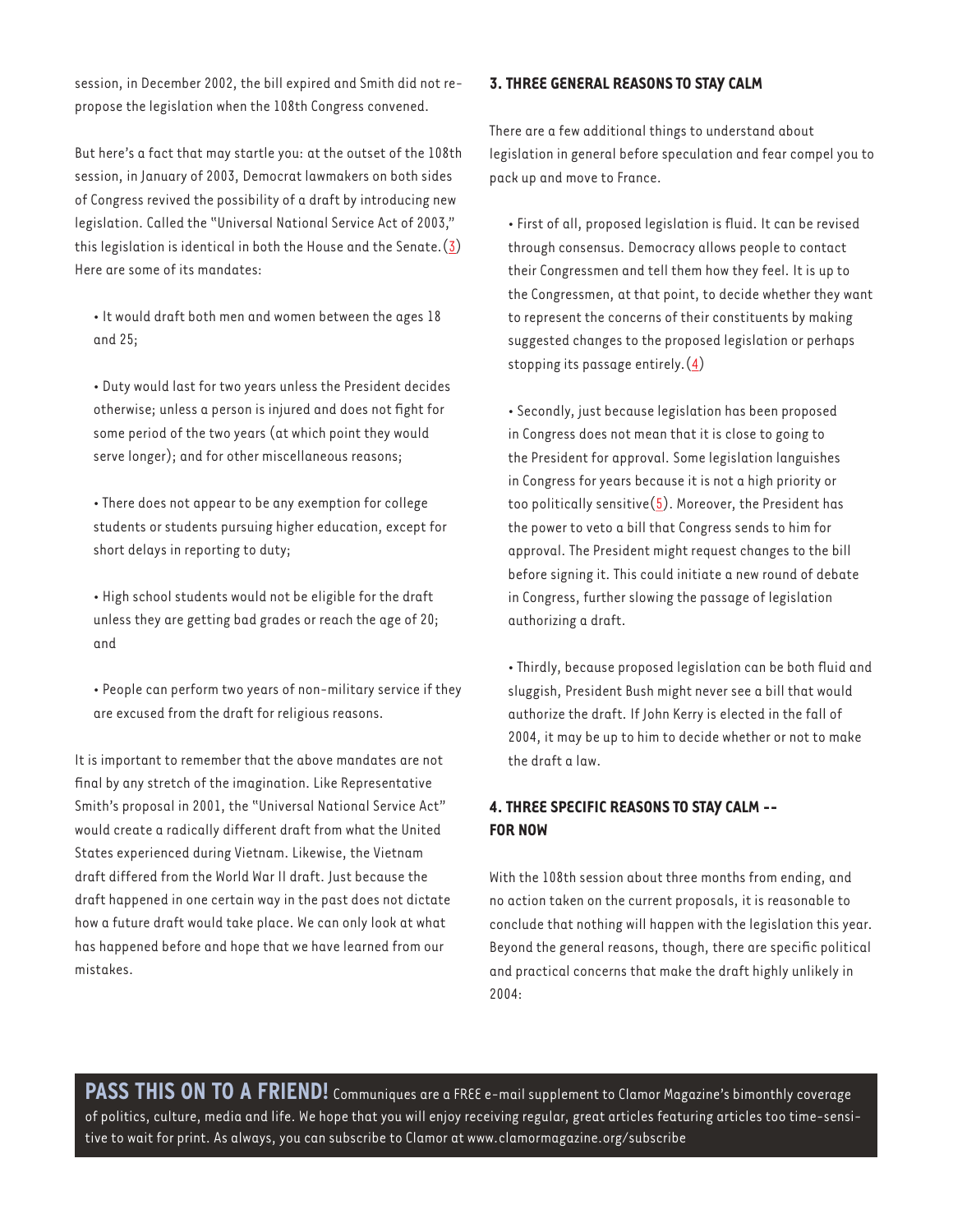• The United States is not necessarily in the kind of "crisis" that would lead lawmakers to risk establishing a draft just yet.

• The proposed legislation does not have much support. In the House, only 13 lawmakers have co-sponsored the proposed bill. In the Senate, no lawmakers have cosponsored the bill.

• Both right- and left-leaning analysts agree that it would be a political disaster for any Congressman (or President Bush for that matter) to support a new or already-existing draft proposal in a major election year. Since 33% of the Senate and 100% of the House is up for re-election in 2004 (just like every other two years), it is highly doubtful that many Senators or Representatives would risk their seats on such an explosive issue.

All these important legal hoops aside, though, what would happen if there were indeed a "crisis" and more Congressmen decided to sponsor the existing proposals?

Well, if Congress agreed on the proposed legislation without changes it would go to the President; if the President signed the legislation, it would become a law. The Selective Service System, which has been largely dormant since 1973, would then gain authorization under The Military Selective Services Act to deliver American conscripts to duty stations within 193 days.

#### **5. ABOUT THE SELECTIVE SERVICE SYSTEM**

While Congress often sets a broad agenda, it is up to specific agencies like the Selective Service System, the Department of Labor, or the Securities and Exchange Commission to write detailed regulations that specifically enforce the laws passed by Congress. These agencies are part of the Executive Branch (not part of Congress) and often contain political appointees (i.e., special managers appointed by the President) in the positions of highest power. These appointees must do what the President and his advisors want or risk losing their jobs.

#### And guess what?

It just so happens that the head of the Selective Service System is appointed directly by the President.

This means that some Congressional oversight and some pressure from individual Senators or Representatives exists when it comes to the management of conscription, but for the most part there is a direct line of command going from the White House to the Selective Service System. If a draft were ever put into place, it would be up to the President to define a lot of the specific parameters. For instance, the proposed legislation before the 108th Congress directs the President to decide:

• How people are qualified as "unfit for service";

• In what situations the President could discharge someone from service before their service was complete; and

• If someone is successfully able to avoid combat duty, but must still serve their country, what kind of services they could satisfactorily perform.

In the wake of Vietnam the Selective Service System kept a low profile. There was no reason to be nervous that the head of the agency was an individual selected personally by the President to follow orders because the main task of the Selective Service System was simply minding the store. Without a war there is no political controversy about the draft.

But we are now (apparently) at war.

And people are starting to worry.

#### **6. FOUR SPECIFIC REASONS TO GET A LITTLE NERVOUS**

#### 1. LEADERSHIP TURNOVER

In a series of events that have gone virtually unreported in every media outlet, the Selective Service System has had three different directors since January, 2003. This is extremely unusual given the fact that the turnover is taking place in the middle of an Administration. The last time this kind of shuffling took place was during the concluding years of the Vietnam war and could definately indicate an internal debate taking place within the Administration.(6)

During Vietnam the Selective Service System had a total of five different Directors, two of whom were appointed by President Richard Nixon. The third appointed Director, Lewis B. Hershey, headed the Selective Service system between 1941 and 1970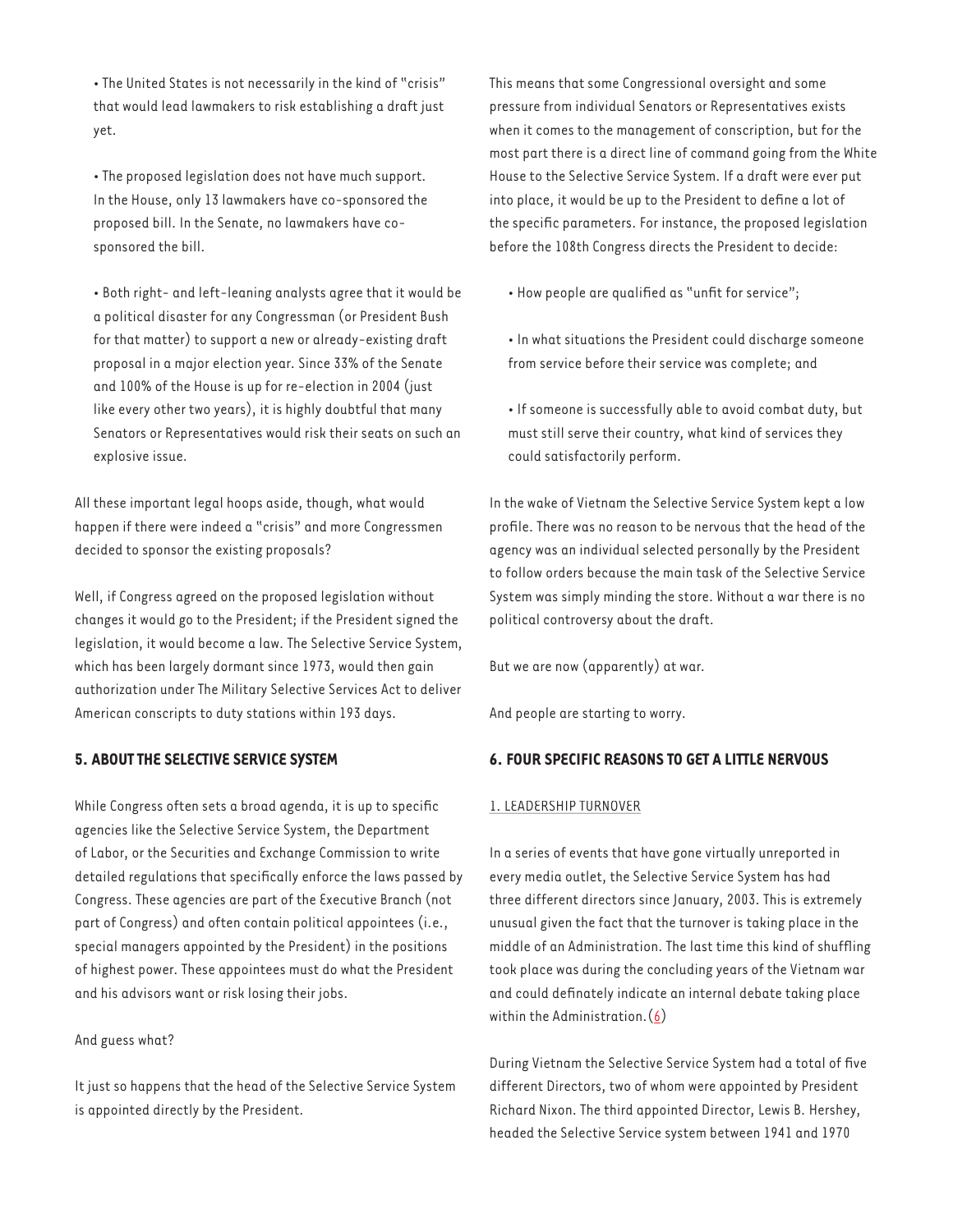and was appointed under President Roosevelt. The other two Directors to head Selective Service during Vietnam were Acting Directors -- men who were not approved by both the President and Congress but who were holding the position until a suitable Director could be appointed.

Under the current Bush Administration, Alfred V. Rascon, a Medal of Honor recipient, headed Selective Service until he suddenly resigned in January 2003. His resignation was extremely quiet.(7) Acting Director Lewis C. Brodsky took over for Rascon and served until May, 2004, at which point a man named Jack Martin assumed the position of Acting Director.

For those with conspiracy theories looking for a link between the "No Child Left Behind Act," Department of Education funding for school systems, and the recruitment and/or conscription of young high school graduates into the armed forces, please remain seated: incidentally, Jack Martin's regular full-time assignment is with the Department of Education, where he is the presidentially-appointed, Senate confirmed, Chief Financial Officer.

According to the Selective Service website, Acting Director Martin "will continue to serve in [his Department of Education] capacity while assuming the additional duties as the interim steward of the SSS."

#### 2. UNUSUAL PENTAGON ANNOUNCEMENT

Congress created the Selective Service System as an independent federal Agency. That means it does not have ties with the Defense Department aside from the standard intergovernmental working relationship as defined by Administration policy and legislation.

Nevertheless, several newspapers recently reported that the Defense Department had placed a link on its website calling for volunteers to fill positions on 2,000 draft and appeal boards across the country. These are local boards that would administer the draft and review appeals from individuals seeking an exemption. While the Defense Department claimed this was not a very noteworthy announcement, and that it was merely filling many positions that were vacant after 20-year terms of volunteer service, the Pentagon has since removed the post from cyberspace. The Selective Service website now carries an HTML form which allows anyone to request information about serving on a draft board.(8)

#### 3. THE SELECTIVE SERVICE WEBSITE

Within the last year, the Selective Service has changed the look and feel of its website. Although aesthetics are always a matter for debate, most objective users would agree that the newer site is more user-friendly and attuned to current photographic and stylistic trends than it was last year. In addition, young adults can now register for the selective service over the internet rather than having to fill out and mail in draft cards. $(9)$  Many agencies are in the process of upgrading their web sites and making their services available online so this may not be an indicator of a whole lot. Regardless, seeing the faces of average-looking Americans wearing commercialized "what-can-my-bankdo-for-me?" smiles on the website of the government's most explosively controversial agency should cause some concern -- if not a few raised eyebrows -- over the revamp.

#### 4. SELECTIVE SERVICES PROPOSAL TO DEFENSE DEPARTMENT

In early May 2004, the Seattle Post-Intelligencer reported that it had obtained a plan transmitted by the Selective Service System to the Defense Department. The plan was obtained from the government through the Freedom of Information Act, and outlines a strategy that would involve raising the upper limit of the draft age from 25 to 34. The plan also includes the drafting of women and would require Americans to keep the government informed about what kind of training they have in specialized niches that may be of interest to the military. (10) This echoes statements about a "skills-based draft" on the Selective Services website,  $(11)$  although the site mentions nothing about raising the age ceiling or drafting women.

Both the Defense Department and the Selective Service System have emphasized that the plan is for "contingency only." That seems reasonable enough -- after all, the Defense Department took a tremendous step recently by admitting that climate change may pose serious national security risks after all. $(12)$ 

The Pentagon probably has plans to invade the moon; fend off alien invaders; and put down mass civil insurrections. Just because there is an updated plan doesn't mean a given event is imminent.

But it's still enough to make a curious person wonder.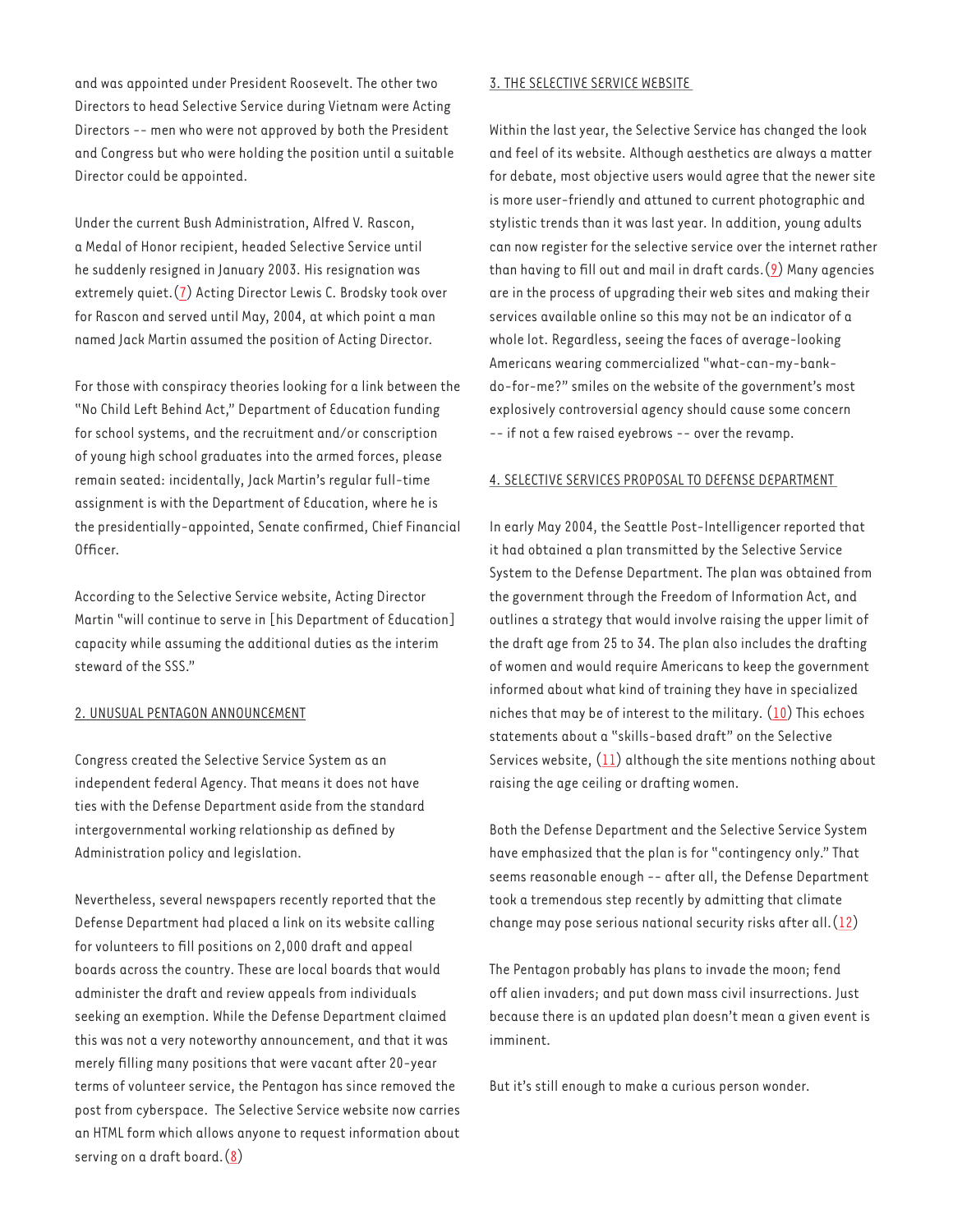#### **7. DO NOT BE SCARED BY FALSE LIBERAL CLAIMS**

Some liberals are not just wondering about what is going on -- they are grossly exaggerating or flat-out misinterpreting various facts in an effort to scare people. It's working.

In one post on a site called Congress.org -- which has no .gov extension and is, therefore, an organization rather than an official government news source -- an unidentified writer claims that "\$28 million has been added to the 2004 Selective Service System (SSS) budget to prepare for a military draft that could start as early as June 15, 2005. Selective Service must report to Bush on March 31, 2005 that the system, which has lain dormant for decades, is ready for activation." $(13)$ 

While the first claim about \$28 million is flat-out wrong, the second claim about a report to Bush is a purely paranoid reaction towards a routine reporting requirement.

#### "Added" Budget

Taking on the lie first: in short, no money has been added to the Selective Service budget between 2003 and 2004. In 2003, President Bush submitted his FY 2004 budget request to Congress in which he asked for \$28 million for the Selective Service System, which would be an increase of a little over \$1.5 million from 2003 operating levels. Congress refused to give him that much money, instead granting Selective Service \$26,480,000 -- exactly what it had gotten in 2003. So actually, there was no increase in the Selective Service budget.  $(14)$  Bush wanted to increase the budget by a routine amount but he was denied.

What about the 2005 Selective Service budget? President Bush is actually requesting a reduction from FY 2004 levels for next year. This is probably good politics but dishonest planning - - in reality, the Selective Service has been getting a \$1 million "raise" every year since at least 1997 with the notable exception of 2004, when Congress and the President were not able to  $q$ gree. $(15)$ 

#### "Report to Bush"

Secondly, on the matter of the report to Bush that would confirm the system is "ready for activation" there are several problems with this sensationalist exaggeration. To pick them out yourself,

simply read 50 U.S.C. § 460(g) of the Military Selective Service Act as it is written:

"The Director of Selective Service shall submit to the Congress annually a written report covering the operation of the Selective Service System and such report shall include, by States, information as to the number of persons registered under this Act; the number of persons inducted in to the military service under this Act; and the number of deferments granted under this Act and the basis for such deferments; and such other specific kinds of information as the Congress may from time to time request." $(16)$ 

Therefore, simply by taking a moment to read the actual legislation, a few things become apparent:

# **LIKE WHAT YOU SEE HERE?**

Subscribe to **clamor**  and get a lot more! \$18 for 6 issues one year



Go to **www.clamormagazine.org/subscribe** ...or we can bill you for a subscription using the form below. Full Name Address City, State/Province, Zip Email (print off and send to: P.O. Box 20128 / Toledo, OH / 43610 / USA)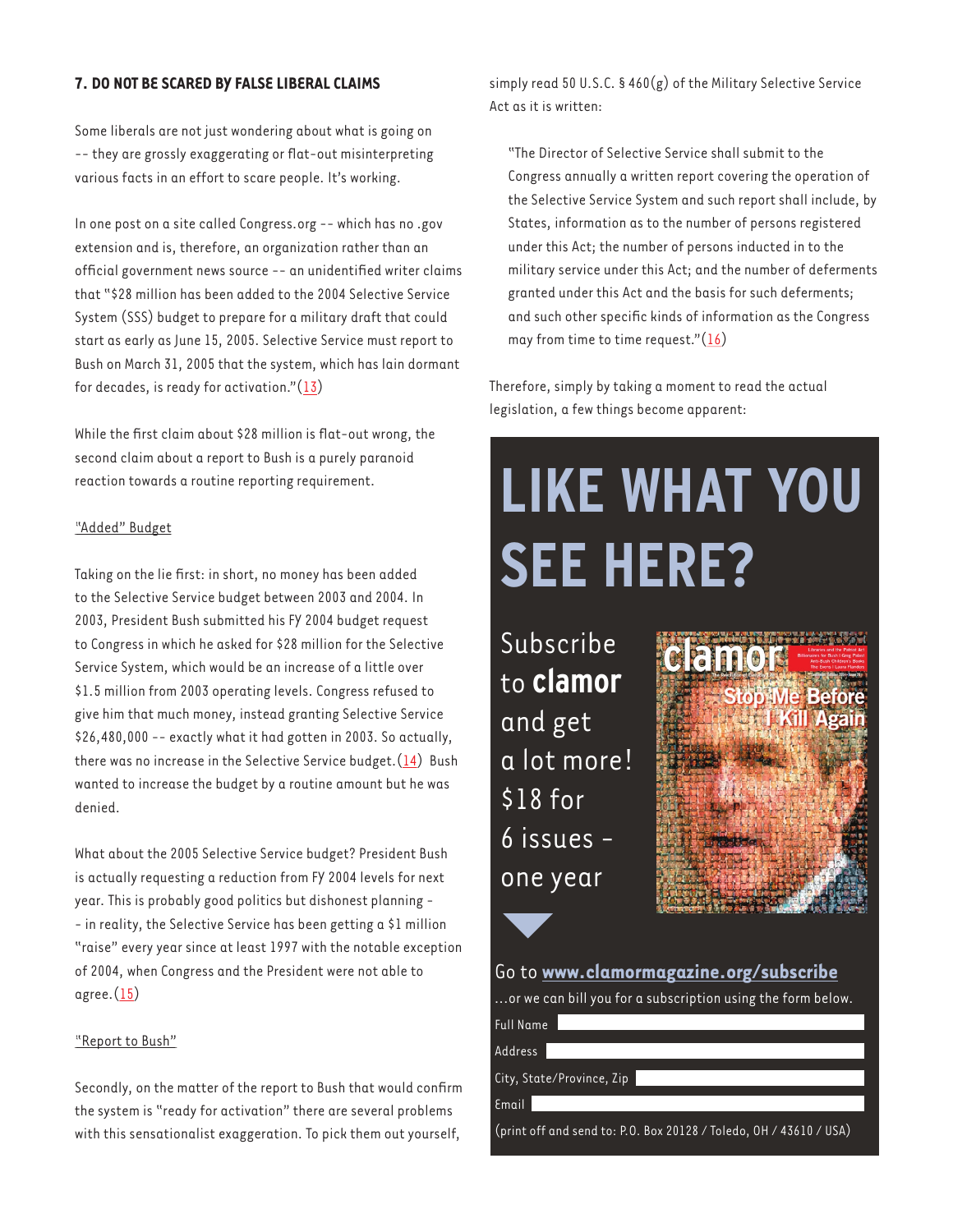• This is not a unique report. Rather, the Selective Service System is required to report to Congress every year on May 31 -- the day that marks its anniversary of inception. In times of national crisis and in times of peace, Congress must receive a report from Selective Service no matter what.

• The report is not for Bush. It is for Congress. In general, all agencies are required to send a report periodically to Congress to keep lawmakers posted on agency activities. If Bush wanted to know about the status of the Selective Service System he could just bring the Acting Director to the White House and ask for a briefing -- this approach might not even leave a paper trail that could then be leaked to the public!

• Finally, the Selective Service System is always "ready for activation." In fact, if it issued a report that said it was not ready, Congress would probably initiate some serious inquiries and attempt to find out why.

But are liberals the only ones who are misleading anyone who will hear what they want to hear?

#### **8. SPECULATION**

The Bush Administration has vehemently denied that it is considering a draft. The Selective Service website even has a quote from Secretary of Defense Donald Rumsfeld in which he says there is "not a chance" of reinstating the draft.  $(17)$  Then again, Secretary Rumsfeld has also gone on record as saying, in reference to Iraq's elusive weapons of mass destruction, "We know where they are. They're in the area around Tikrit and Baghdad, and East, West, South, and North somewhat."(18). When the Secretary of Defense, and other administration officials, say there is not going to be a draft, they are merely speculating. Why is their word relatively worthless?

• As discussed above, it is not up to the Secretary of Defense or any other government official whether or not to have a draft. It is up to Congress, and it is up to the President to approve legislation sent forward by Congress. Although Rumsfeld may testify in Congress saying the draft is not necessary, it is not ultimately his decision to make.

• If Bush is not elected President in November 2004, there will likely be a whole new host of government officials who will not be bound by the statements of previous officials. In the example of Rumsfeld's statement, it will likely be removed from the Selective Services website in an Orwellian fashion and replaced with whatever information the new Administration wants the site to contain.

• If Bush is reelected in 2004 he may decide to change the leadership in various agencies for political or managerial reasons. That means that a new incoming official could act as cover for a change in Administration policies, such as supporting a draft.

Meanwhile, liberals and other folks in opposition of a draft are urging citizens to contact their Senators and Representatives immediately. Some liberals have begun to speculate on how a draft would take shape in the near future.

For instance, the above-mentioned post on Congress.org also claims that a recent agreement with Canada would prevent draft-age individuals from seeking shelter there as happened during Vietnam. According to the posting, "In December 2001, Canada and the U.S. signed a 'smart border declaration,' which could be used to keep would-be draft dodgers in." $(19)$ 

Given the sensationalism and untruths contained in this post, readers should scrutinize such information for accuracy. Other equally misleading write-ups are sure to appear in the future -- from both liberal and conservative camps.

#### **9. CONCLUDING THOUGHTS**

It is interesting to note that the legislation discussed above was proposed in Congress by Democrats. In 2003, Senator Hollings (D - SC) and Representative Rangel (D - NY) both introduced the identical legislation. According to Rangel, he proposed the legislation as a form of protest, to say "that war is hell and if indeed our country's security is in jeopardy then we must as a country be prepared to make sacrifice." Rangel went on to imply that a draft would make upper-class decision-makers more wary to wage war if their children could possibly find themselves drafted. "Those that have to go to fight should not be selected from those who volunteered because of economic circumstances," Rangel told the New York Times in February of last year.(20)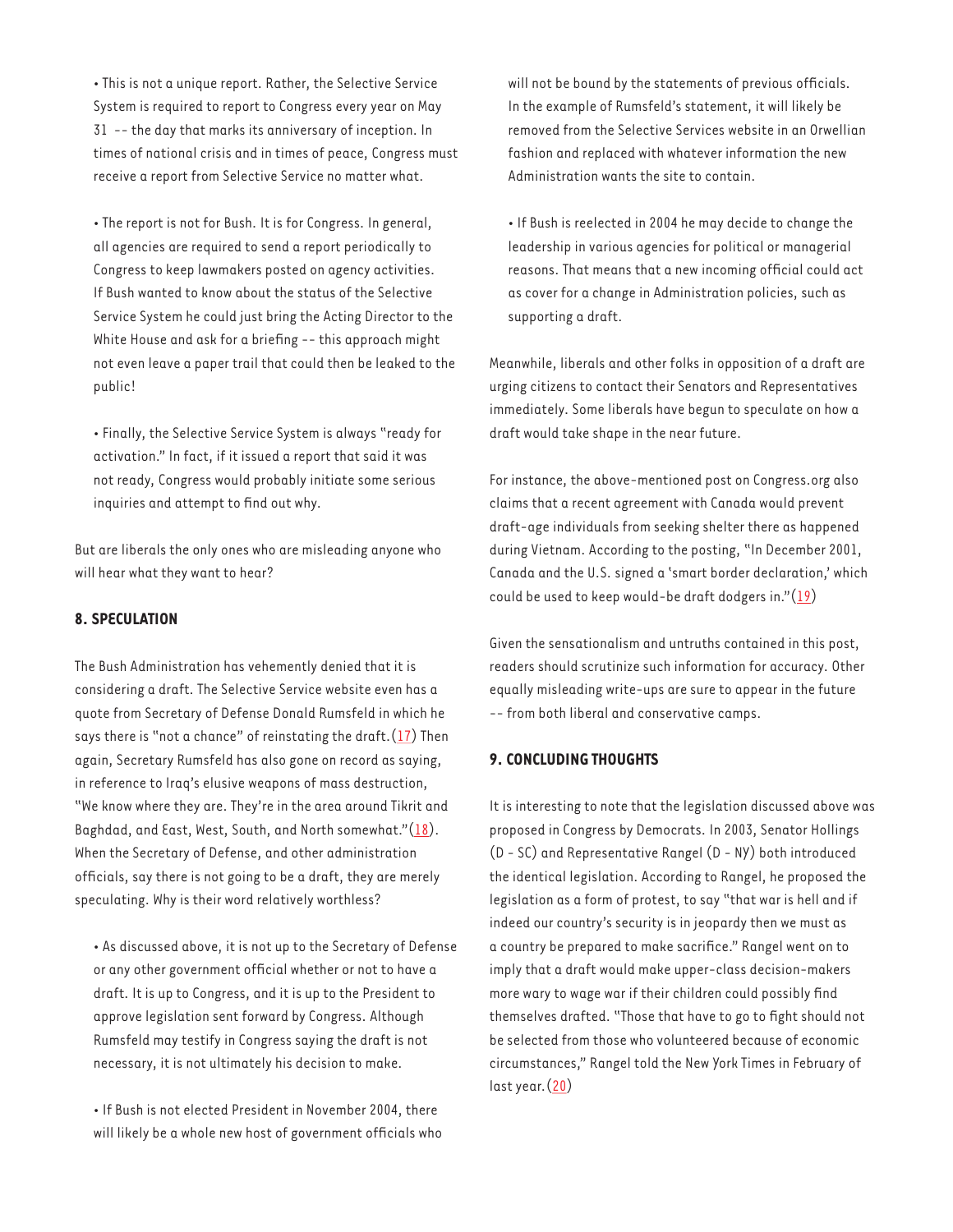These are pretty words. But the antiwar movement should not submit this "logic" to the liberal echo chamber without first considering historical examples of draft dodging or, for that matter, taking into account the influence the Executive Branch will likely have in setting the specific parameters of the draft through the Selective Service System.

Historical examples of the rich and powerful being able to excuse their families (and themselves) from conscription are legion throughout American history, starting with the Revolution and continuing right up through the Civil War, the World Wars, Korea, and, most recently, Vietnam. The so-called "chickenhawk" leaders in the Administration now -- men who avoided service in Vietnam and yet seem to have no qualms about sending other people into combat -- are potential examples.

The legislation proposed in Congress during the 108th Session makes no specific mention of how to ensure universal service despite the word "Universal" in its title. In fact, the legislation would leave a great deal of the mechanics of a draft up to the President to decide through the writing of regulations.

For instance, Section 4 of the "Universal National Service Act of 2003" states that the President will "prescribe such regulations as are necessary to carry out this Act." In the same section it gets into more detail (while at the same time creating even more uncertainty) by instructing the President to determine "the manner in which persons shall be selected for induction under this Act, including the manner in which those selected will be notified of such selection."

Are Rangel, Hollings, and other Democrats really so naive? Do they actually think a Selective Service System orchestrated by a single powerful and wealthy man -- Democrat OR Republican -- will actually act as a deterrent to war on the assumption that the President will go forth and institute a fair draft for Americans regardless of tax brackets or political connections?

If Rangel and Hollings make an attempt to pass similar draft legislation during the next Congressional session (2005 - 2006), clear-headed antiwar activists should raise an outcry and encourage their more sloppy-thinking associates to do the same: not only would this kind of legislation give the Commander in Chief incredible flexibility in creating potential loopholes for Selective Service; it would also provide a great

talking point for Republican hawks looking to swing moderate or undecided voters to their corner, allowing them to refer to the draft as a "bipartisan initiative" that was, after all, proposed by Democrats in the first place.

That kind of thing goes over really well on Fox News.

#### **ENDNOTES**

(1) This is the plain language explanation on the Selective Service System's web page <http://www4.sss.gov/seq.htm> entitled "What Happens in a Draft?"

(2) I provide a web archive version of the bill here <http:// www.waypointsf.com/draft/archive/HR3598.htm>. You may access the text directly from the government by going to the Thomas search engine, <http: //thomas.loc.gov/bss/d107query.html> for bills proposed during the 107th Congress and entering " HR3598" in the search window.

(3) The legislation is the same, except for the fact that the House version misspells "reserve" as "reverse" throughout the online document. There are also standard differences, such as the labeling of the bills vis a vis formal recording proceedure. The web archive of the Senate bill is at http: //draft.indaclub.us/archive/S89.htm; the web archive of the House bill is at http://www.waypointsf.com/draft/archive/HR163.htm. You may access the text directly from the government by going to the Thomas site <http: //thomas.loc.gov/bss/d108query.html> and typing in "S89" for the Senate version and "HR163" for the House version.

(4) For contact information for your Congressmen, go to the websites for the Senate <http://www.senate.gov/> and the House <http://www.house.gov/>.

(5) National energy policy, amendments to the Constitution, formal rebukes of government officials, formal policies dealing with other countries (S. 1888, "A bill to halt Saudi support for institutions that fund, train, incite, encourage, or in any other way aid and abet terrorism" for instance) are all examples of some politically sensitive issues that may stall a bill before it can go to the President for approval.

(6) There are frequent hand-offs of leadership during a transition from one Administration to another. But there has not been such "mid-stream" shuffling since the period 1970 - 1973, when Nixon was in office. For a historical listing of Selective Service Directors, go to the Selective Service's About the Agency page <http://www.sss.gov/previousdir.htm>.

(7) In fact, I challenge anyone to even locate a single press release, news story, resignation letter, or other write-up that refers to the Rascon resignation. The only hint it ever happened is a note on the biographical page for Acting Director Brodsky <http://www.sss.gov/directbrodsky.htm>, which is now only available by searching Google. For some reason the SSS website also still has the original Rascon biography <http://www.sss.gov/direct.htm> available online, again located through Google.

(8) A news article about this is available here <http:// seattlepi.nwsource.com/national/147483\_draft08.html> from the Seattle Post-Intelligencer, which is apparently the only American newspaper following this story. Here is a link to a web archive of the now-unavailable DoD announcement <http://www.thememoryhole.org/mil/defendamericadraftboards.htm> which was, thankfully, saved by Russ Kick of http: //TheMemoryhole.org (among others). Trying to access the link from fall 2003 gives you this error message <http://www.defendamerica.mil/articles/